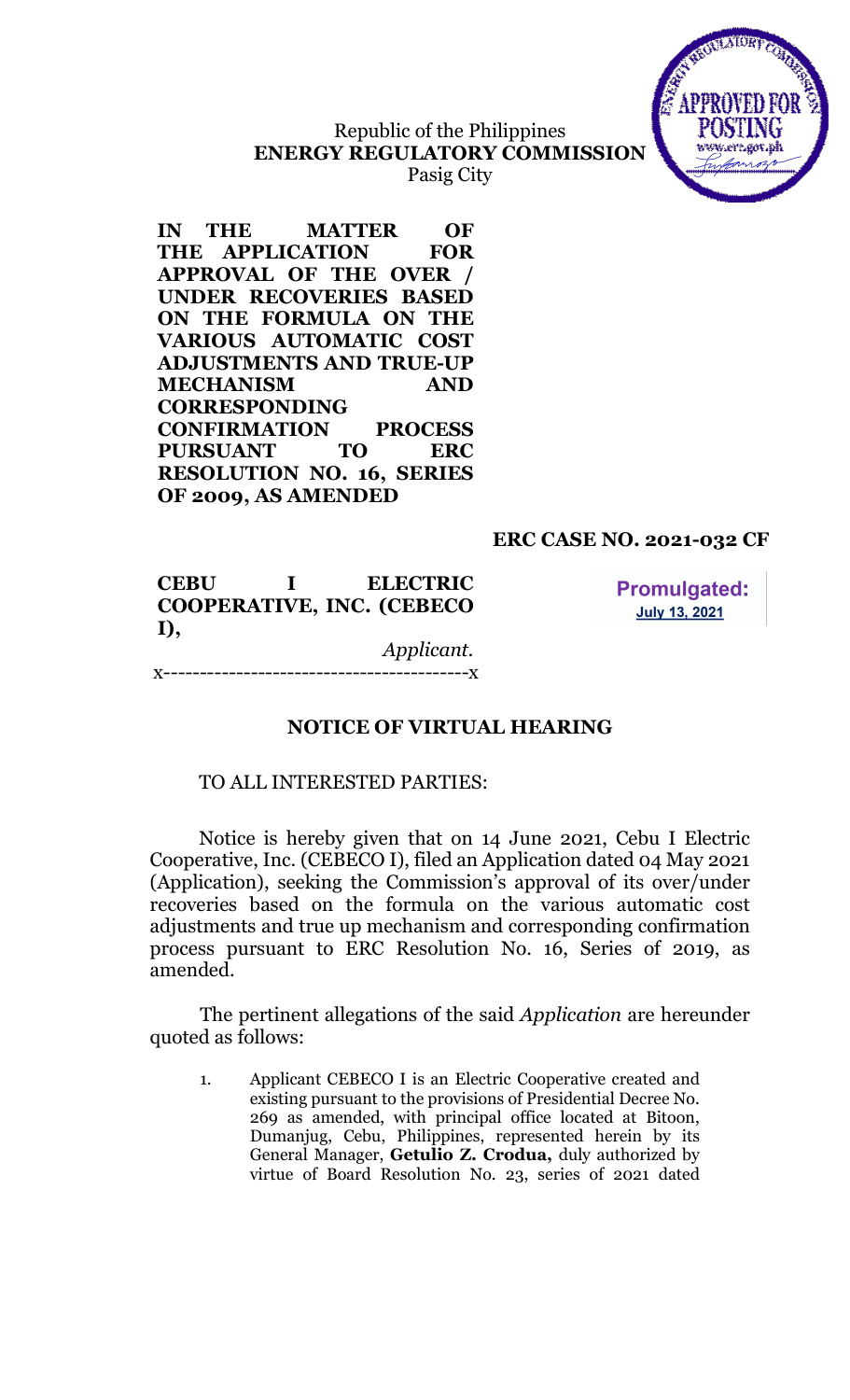February 13, 2021, of the Board of Directors, copy of which is attached hereto as Annex "A" and made an integral part hereof.

The filing of the instant Application is likewise authorized under the aforecited Board Resolution;

2. Applicant has been granted by the National Electrification Administration (NEA) an authority to operate and distribute electric light and power within the coverage area comprising the City of Carcar and the Municipalities of Barili, Dumanjug, Ronda, Alcantara, Moalboal, Badian, Alegria, Malabuyoc, Ginatilan, Samboan, Santander, Sibonga, Argao, Dalaguete, Alcoy, Boljo-on and Oslob all in the Province of Cebu;

#### THE APPLICATION AND ITS PURPOSE

- 3. This Application is filed in compliance with ERC RESOLUTION NO. 16, Series of 2009, otherwise known as "A RESOLUTION ADOPTING THE RULES GOVERNING THE AUTOMATIC COST ADJUSTMENT AND TRUE-UP MECHANISMS AND CORRESPONDING CONFIRMATION PROCESS FOR DISTRIBUTION UTILITIES" adopted pursuant to the mandate of Section 43 of Republic Act No. 9136 otherwise known as the Electric Power Industry Reform Act of 2001 (EPIRA) and its implementing Rules and Regulations, in relation to ERC Resolutions No. 17 and 23, all Series of 2009, Resolution No. 21, series of 2010, and Resolution No. 10, series of 2018, mandating the filing of consolidated application for the over/under recoveries of all distribution utilities for the approval/confirmation of the Commission;
- 4. The aforecited Guidelines were adopted and issued by the Honorable Commission in the furtherance of the following reasons, to wit:
	- 4.a. The Commission has adopted several automatic cost adjustment mechanisms in separate issuances and it is deemed ideal to consolidate, update, and rationalize the requirements under all said separate issuances;
	- 4.b. The Commission finds it necessary to establish a systematized confirmation process that conform to the due process requirement of the law for the following automatic cost adjustment and true-up mechanisms:
		- 1. Automatic Generation Rate and System Loss Adjustment Mechanism;
		- 2. Transmission Rate Adjustment Mechanism;
		- 3. Lifeline Rate Recovery Mechanism;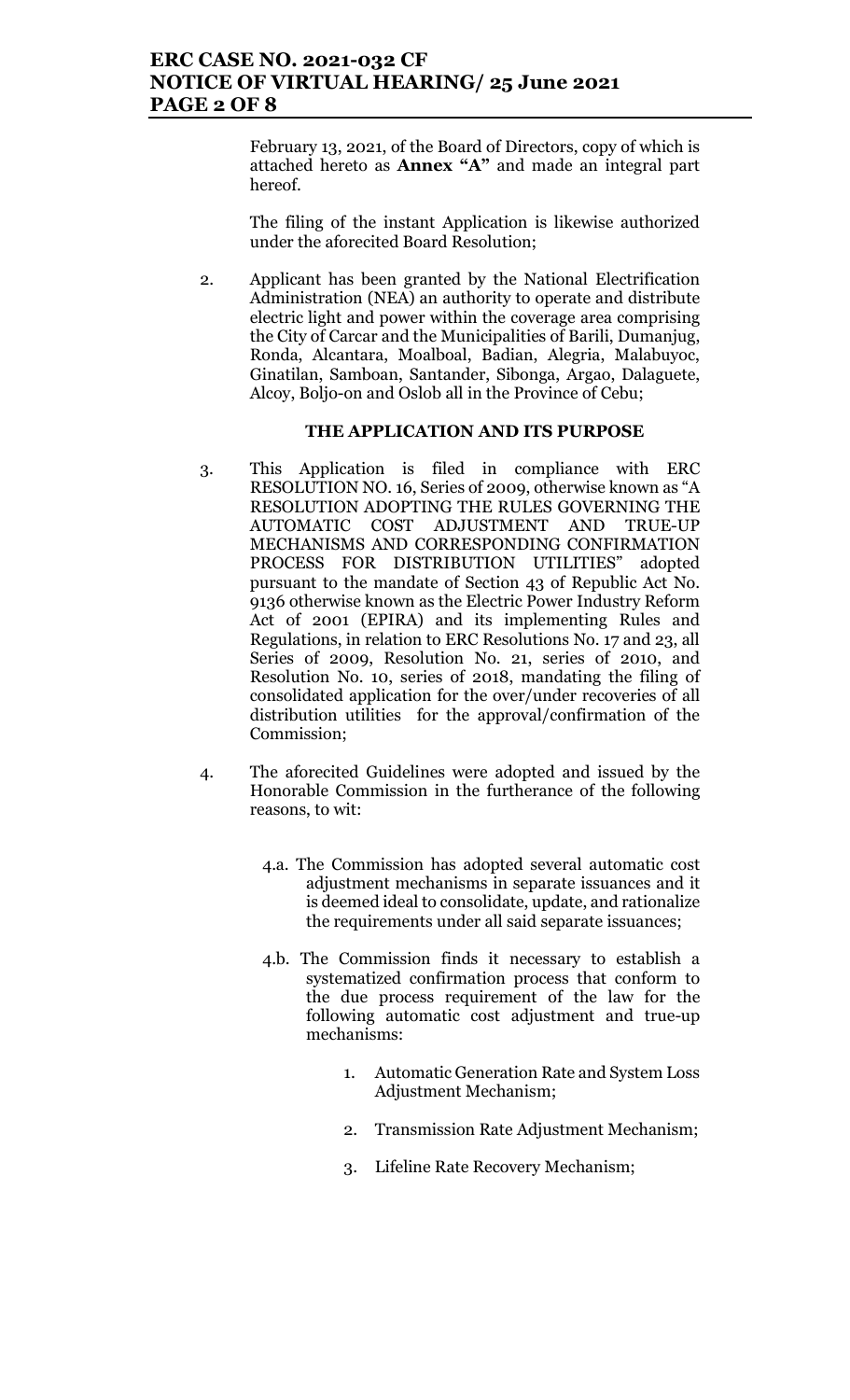### ERC CASE NO. 2021-032 CF NOTICE OF VIRTUAL HEARING/ 25 June 2021 PAGE 3 OF 8

- 4. Local Franchise Tax Recovery Mechanism;
- 5. Local Business Tax Recovery Mechanism;
- 6. Guidelines for the Calculation of the Over or Under Recovery in the Implementation of Lifeline Rates by Distribution Utilities;
- 7. Guidelines for a True-Up Mechanism of the Over or Under Recovery in the Implementation of the Inter-Class Cross Subsidy Removal by Distribution Utilities;
- 8. ERC Resolution No. 12, Series of 2005, "A Resolution Approving a New Policy on the Treatment of Prompt Payment Discount (PPD)";
- 9. Guidelines for the Calculation of the Over or Under Recovery in the Implementation of System Loss Rate by Distribution Utilities; and
- 10. Rules for the Calculation of the Over or Under Recovery in the Implementation of Transmission Rates.
- 5. For purposes of determining the under/over recoveries on the implementation of the afore-enumerated automatic cost adjustments and true-up mechanisms, the formula provided for under Resolution No. 16, series of 2009, as amended by Resolution No. 21 and 23, series of 2010 and Resolution 10, series of 2018 was applied by the Applicant;
- 6. A summary of the pass true cost vis-a-vis the actual collection on the above-mentioned implementation of various automatic cost adjustments and true up mechanisms are presented hereunder, as follows:

| <b>Particulars</b> | <b>Allowable</b><br><b>Cost/Pass Thru</b><br>Cost (PhP) | <b>Actual Recovery</b><br>(PhP) | (Over)/Under<br><b>Recoveries</b><br>(PhP) |
|--------------------|---------------------------------------------------------|---------------------------------|--------------------------------------------|
| <b>GENERATION</b>  | 3,430,302,232.17                                        | 3,415,369,986.55                | 14,932,245.63                              |
| TRANSMISSION       | 614,491,467.52                                          | 644,836,036.76                  | (30,344,569.23)                            |
| <b>SYSTEM LOSS</b> | 428,068,136.30                                          | 503,402,165.12                  | (75,334,028.82)                            |
| <b>LIFELINE</b>    | 84, 197, 237. 32                                        | 65,450,730.06                   | 18,746,507.26                              |
| <b>Sr. CITIZEN</b> | 521,518.51                                              | 366,833.59                      | 154,684.92                                 |
| <b>TOTAL</b>       | 4,557,580,591.83                                        | 4,629,425,752.08                | (71, 845, 160.25)                          |

The foregoing amounts are based on the computations hereto attached as **Annex** "B";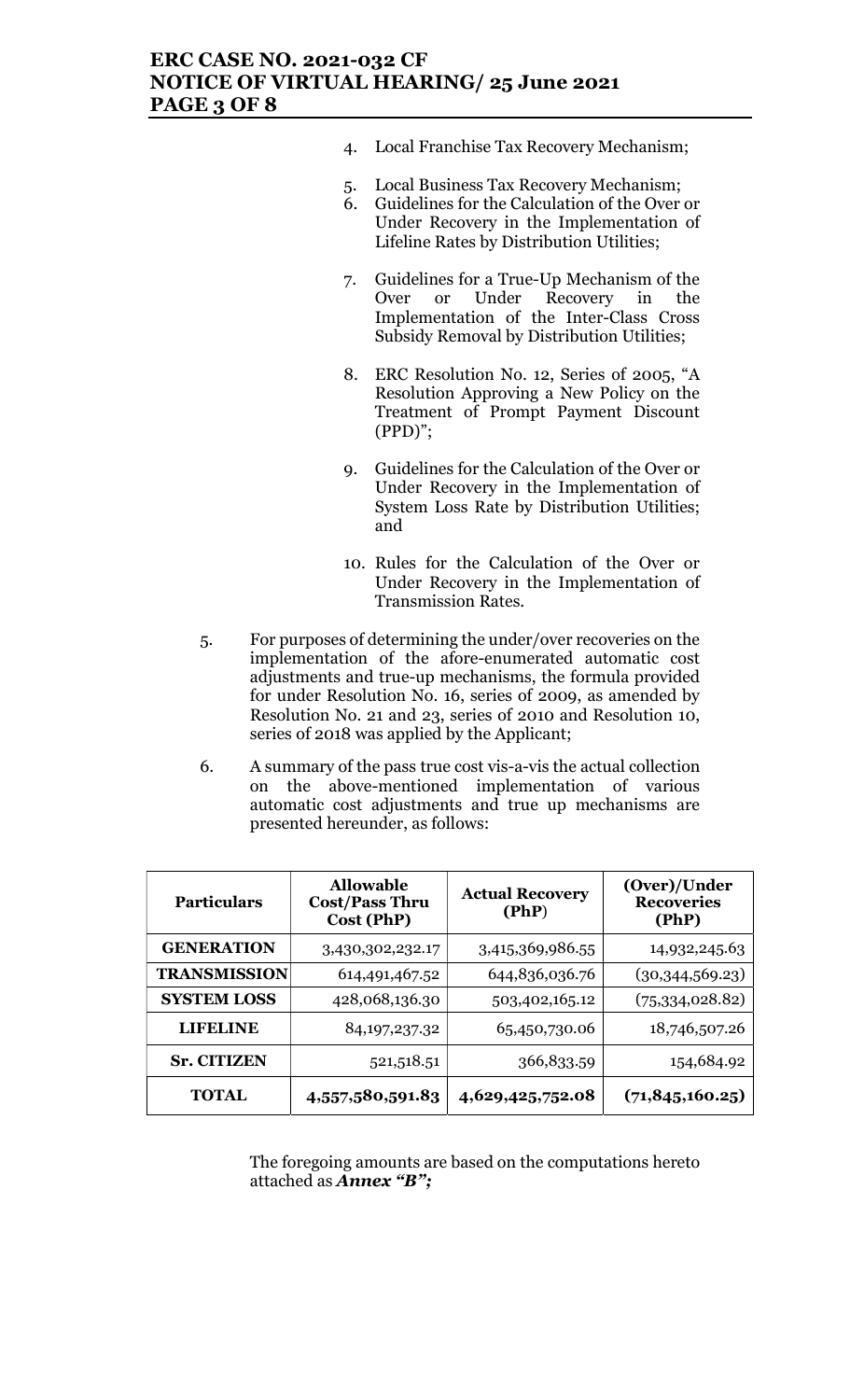## ERC CASE NO. 2021-032 CF NOTICE OF VIRTUAL HEARING/ 25 June 2021 PAGE 4 OF 8

7. That, CEBECO I proposes to recover/refund the foregoing amounts based on the January 2021 kWh sales hereunder presented:

| <b>Particulars</b>  | No. of<br><b>Months</b> | (OVER) UNDER<br><b>RECOVERIES</b> | kWh Sales<br>(JAN 2021) | <b>RECOVERY</b><br>(REFUND) |
|---------------------|-------------------------|-----------------------------------|-------------------------|-----------------------------|
| <b>GENERATION</b>   | 36                      | 14,932,245.63                     | 18,118,613              | 0.0229                      |
| <b>TRANSMISSION</b> | 36                      | (30,344,569.23)                   | 21,086,187              | (0.0400)                    |
| <b>SYSTEM LOSS</b>  | 36                      | (75, 334, 028.82)                 | 21,086,187              | (0.0992)                    |
| LIBELINE            | 36                      | 18,746,507.26                     | 20,699,601              | 0.0252                      |
| <b>Sr. CITIZEN</b>  | 1                       | 154,684.92                        | 20, 313, 336            | 0.00761                     |

8. Further, in support of the foregoing, Applicant submits the following data and documents, to wit:

#### Folder 1

As Annex:

| $C^{\prime\prime}$ -                    | Power Supplier and Transmission Data<br>Sheet |
|-----------------------------------------|-----------------------------------------------|
| $\mathbf{G}(\mathbf{D})$                | - Statistical Data Sheet                      |
| $\mathbf{F}$                            | - Actual Implemented Rates Sheet              |
| $\mathbf{G}$ $\mathbf{F}$ <sup>39</sup> | - Lifeline Discount Sheet                     |
| $\mathcal{C}$ $\mathbf{G}$              | Senior Citizen Discount Sheet                 |
|                                         | "H" - Additional Statistical Data Sheet       |
|                                         |                                               |

### Folder 2 – Supplier and Transmission Data

As Annex:

| "T" |    | Power Bills from Suppliers in the<br>following order:               |
|-----|----|---------------------------------------------------------------------|
|     | a. | Power Bill                                                          |
|     | b. | Official Receipts or Certifications<br>issued by the Power Supplier |
|     | c. | Debit/Credit Memo issued by the<br>Power Supplier                   |

"J" - NGCP bills in the following order: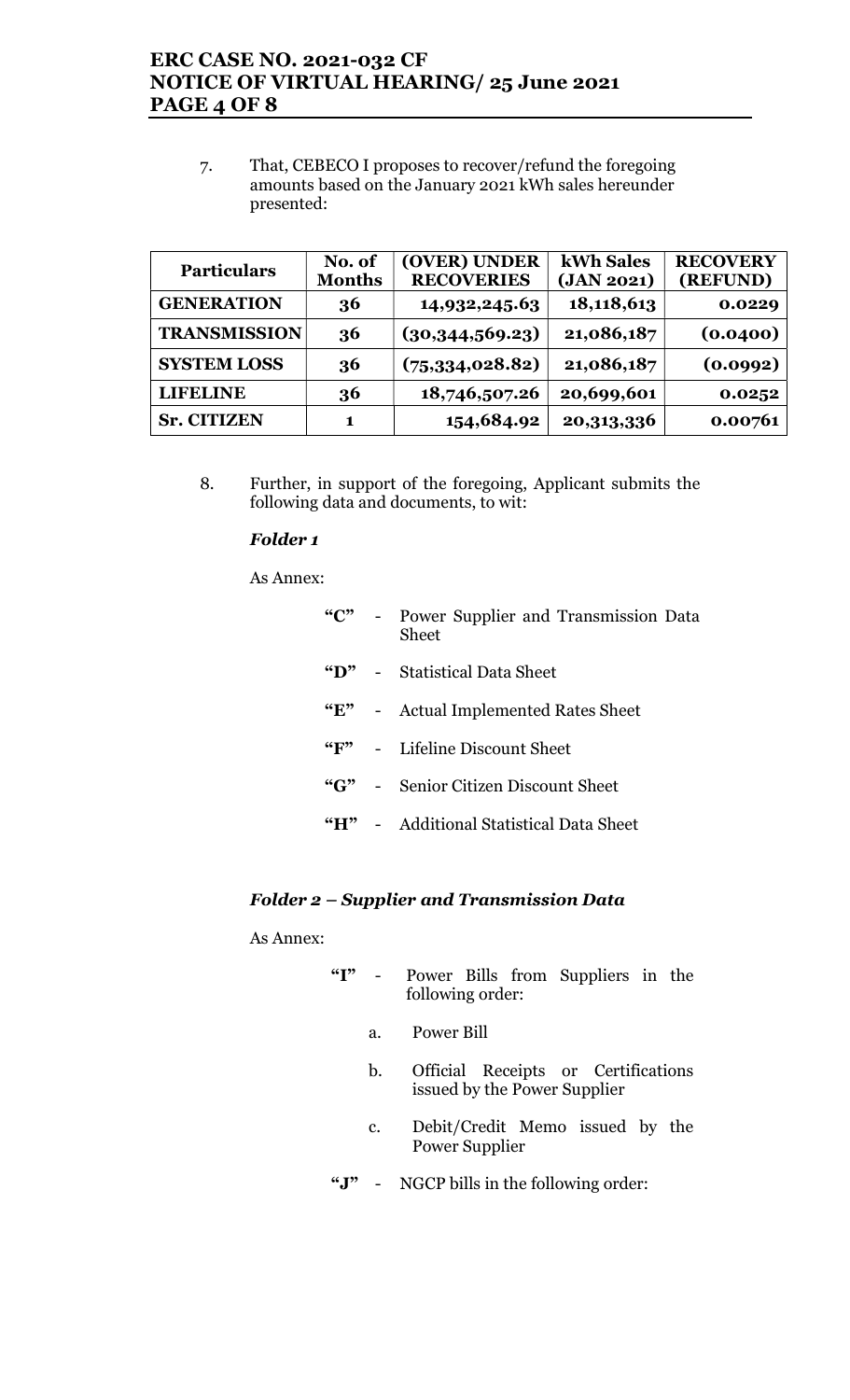- a. NGCP Bill
- b. Official Receipts issued by NGCP
- c. Debit/Credit Memo issued by NGCP

### Folder 3 – Statistical Data

As Annex:

| "K"              | <b>Summary of Pilferage Cost Recoveries</b>                                                  |  |  |
|------------------|----------------------------------------------------------------------------------------------|--|--|
| $\mathbf{L}$     | Report on the Implemented<br>Orders/Decisions of Previous Over-<br><b>Under Applications</b> |  |  |
| $\mathbf{M}$ "   | MFSR (Sections B and E)                                                                      |  |  |
| $\mathbf{W}^{n}$ | Demand (kW) Sales Summary Report                                                             |  |  |

#### Folder 4 – Actual Implemented Rates Data

As Annex:

| $\mathbf{G}$ | Two (2) Consumer Bills per customer<br><b>Class (Non-Lifeliner)</b> |
|--------------|---------------------------------------------------------------------|
| $\mathbf{G}$ | - One (1) Consumer Bill per Lifeline<br><b>Bracket (Lifeliner)</b>  |
| " $O$ "      | Senior Citizen consumer bills                                       |

### Folder 5 – Other Documents

As Annex:

- "R" Submitted Monthly URR for the years 2018- 2020
- "S" Submitted Monthly URR Addendum with Monthly Reports as per ERC Resolution No. 10, series of 2018
- "T" Single Line Diagram

#### COMPLIANCE WITH PREFILING REQUIREMENTS

9. In compliance with Section 2, Rule 6 of the ERC Rules of Practice and Procedure, copies of this Application together with all its annexes and accompanying documents had been furnished by Applicant the Legislative Body of the Municipality of Dumanjug where Applicant principally operates and the Legislative Body of the Province of Cebu.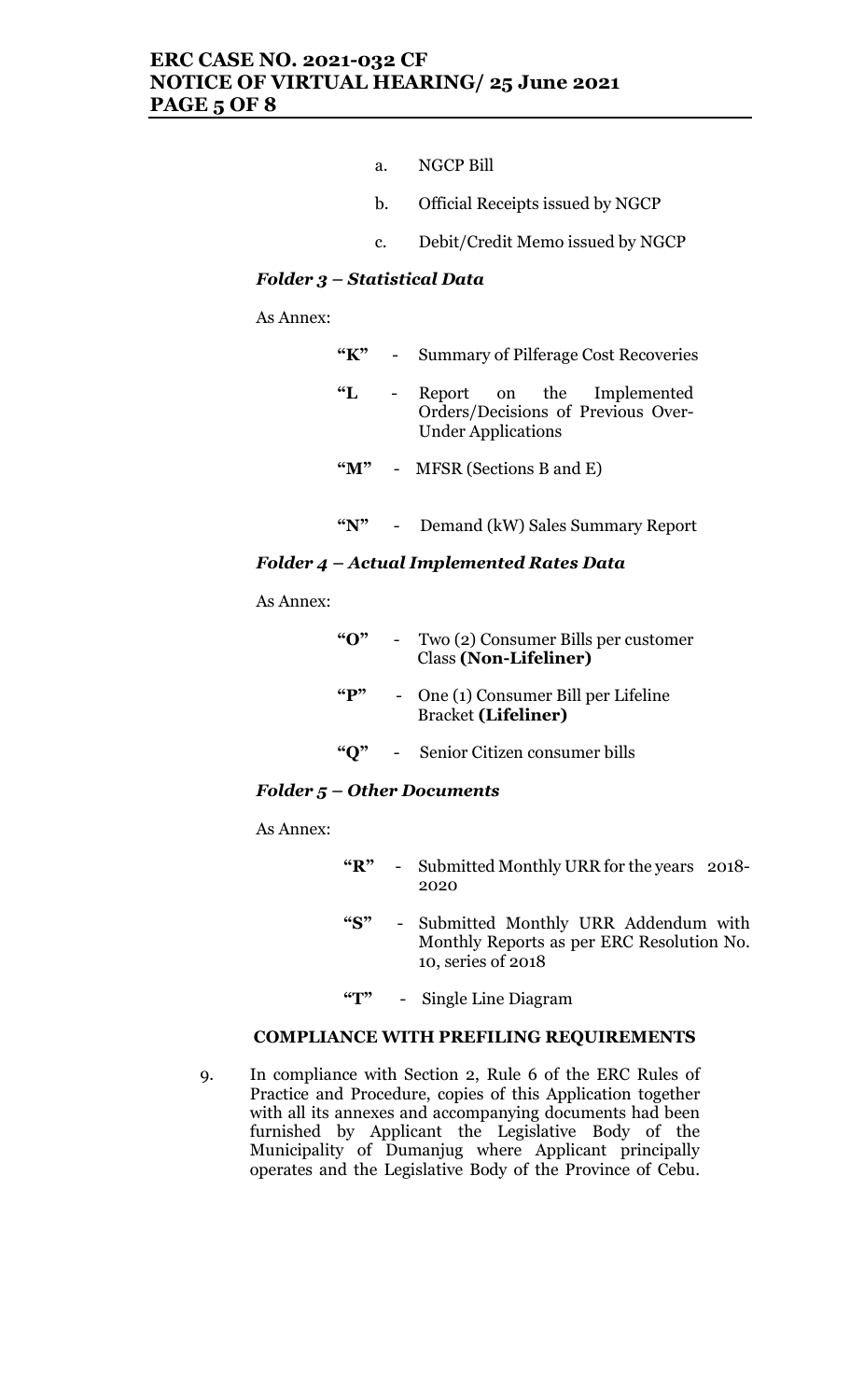#### ERC CASE NO. 2021-032 CF NOTICE OF VIRTUAL HEARING/ 25 June 2021 PAGE 6 OF 8

Likewise, the Application was published in a newspaper of general circulation within the franchise area of the Applicant.

- 10. As proof of compliance of the service of the copies of the Application together with all its annexes are the Certifications issued by the Authorized Representatives of the Local Government Units and/or the Affidavit of Service executed by an employee of the Applicant and the first page of the Application bearing the receiving stamp of the aforementioned Offices as **Annexes** "U" and "V" aforementioned Offices as Annexes "U" and "V" respectively. Likewise attached hereto as Annexes "W" and "X" are the Affidavit of Publication and the newspaper issue containing the published Application;
- 11. Moreover, prior to the filing of this Application, a pre-filing conference with the concerned staff of the Commission was conducted pursuant to Section 4 of Rule 6, and for purposes of determining completeness of the supporting documents attached to the Application.

#### **PRAYER**

WHEREFORE, foregoing premises considered, Applicant most respectfully prays:

- 1. That the submitted monthly reports on the Distribution System Loss Data be considered as substantial compliance in accordance with ERC Resolution No. 10, series of 2018; and
- 2. That the computations of over/under recoveries presented in the instant application be approved and confirmed, and CEBECO I be allowed to refund/collect said over/under recoveries.

Other reliefs, just and equitable in the premises are likewise prayed for.

The Commission has set the Application for determination of compliance with the jurisdictional requirements, expository presentation, Pre-trial Conference, and presentation of evidence on the following dates and online platform for the conduct thereof, pursuant to Resolution No. 09, Series of 2020,<sup>1</sup> dated 24 September 2020 and Resolution No. 01, Series of 2021, dated 17 December 2020 (ERC Revised Rules of Practice and Procedure)<sup>2</sup>:

(This space is intentionally left blank.)

<sup>&</sup>lt;sup>1</sup> A Resolution Adopting the Guidelines Governing Electronic Applications, Filings and Virtual Hearings Before the Energy Regulatory Commission;

 $2A$  Resolution Adopting the Revised Rules of Practice and Procedure of the Energy Regulatory Commission.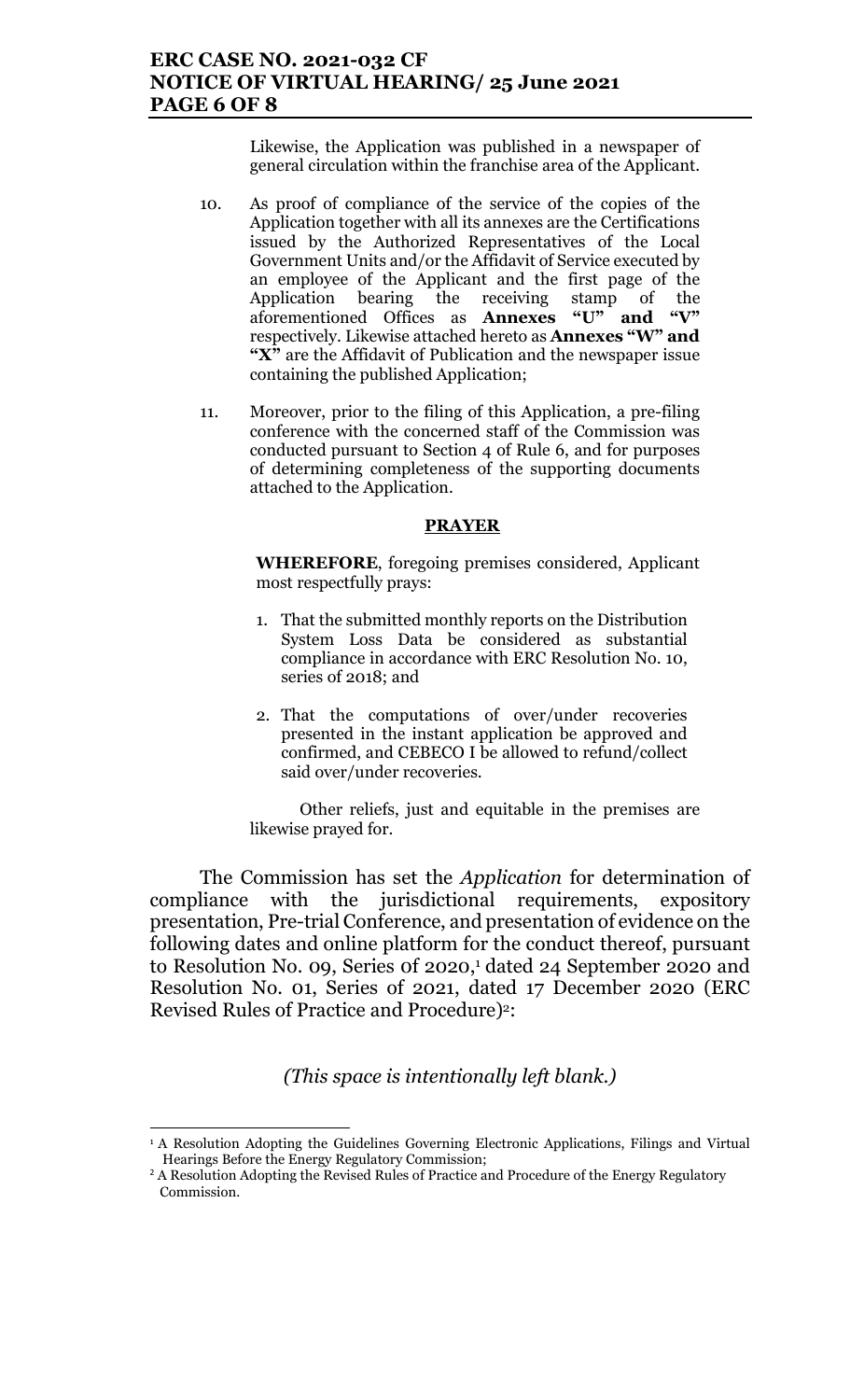### ERC CASE NO. 2021-032 CF NOTICE OF VIRTUAL HEARING/ 25 June 2021 PAGE 7 OF 8

| <b>Date</b>                                                                              | <b>Platform</b>                                                                                                                              | <b>Activity</b>                                                |  |
|------------------------------------------------------------------------------------------|----------------------------------------------------------------------------------------------------------------------------------------------|----------------------------------------------------------------|--|
| 1 September 2021<br>(Wednesday) at nine<br>o'clock in the morning<br>$(9:00 \text{ AM})$ | Determination of<br>compliance with the<br><b>Microsoft</b><br>jurisdictional<br><b>Teams</b><br>requirements and<br>expository presentation |                                                                |  |
| 8 September 2021<br>(Wednesday) at nine<br>o'clock in the morning<br>$(9:00 \text{ AM})$ | <b>Microsoft</b><br><b>Teams</b>                                                                                                             | <b>Pre-trial Conference</b><br>and presentation of<br>evidence |  |

Any interested stakeholder may submit its comments and/or clarifications at least one (1) calendar day prior to the scheduled virtual hearing, via electronic mail (e-mail) at docket@erc.ph, copy furnish the Legal Service through legal@erc.ph. The Commission shall give priority to the stakeholders who have duly submitted their respective comments and/or clarifications, to discuss the same and propound questions during the course of the expository presentation.

Moreover, any persons who have an interest in the subject matter of the instant case may become a party by filing with the Commission via e-mail at  $\frac{\text{docket@erc.ph}}{\text{docost@erc.ph}}$ , copy furnish the Legal Service through  $\text{legal@erc.ph, a verified Petition to Intervene at least five (5) calendar}$ days prior to the date of the initial virtual hearing and subject to the requirements under Rule 9 of the ERC Revised Rules of Practice and Procedure, indicating therein the docket number and title of the case and stating the following:

- 1) The petitioner's name, mailing address, and e-mail address;
- 2) The nature of petitioner's interest in the subject matter of the proceeding and the way and manner in which such interest is affected by the issues involved in the proceeding; and
- 3) A statement of the relief desired.

Likewise, all other persons who may want their views known to the Commission with respect to the subject matter of the case may file through e-mail at  $doeket@erc.ph$ , copy furnish the Legal Service through  $\frac{\text{legal@erc.ph.}}{\text{their } \text{Opposition}}$  or Comment thereon at least